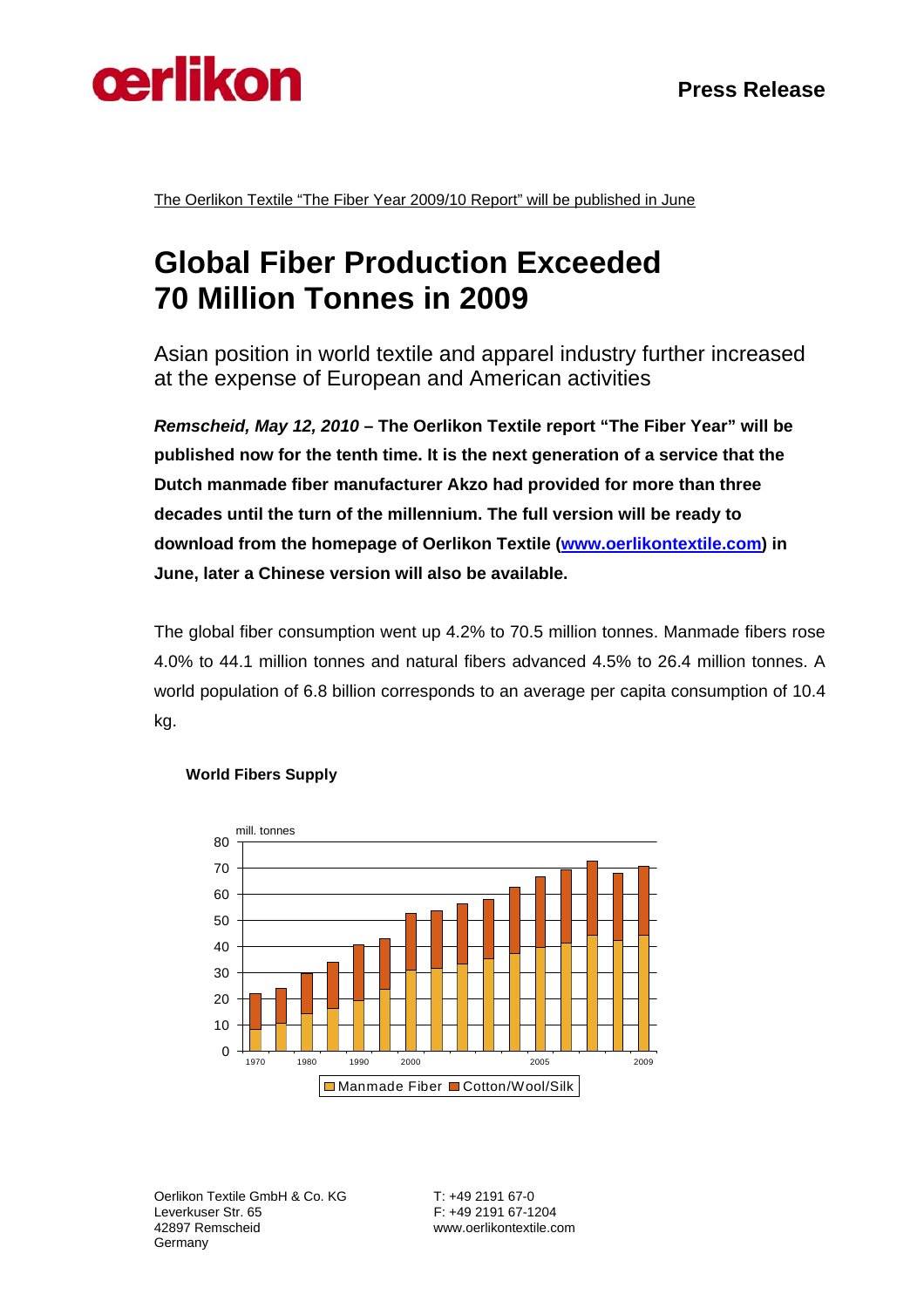# **Press Release**

# **cerlikon**

Page 2 While this development of returning to growth in 2009 may be positve at first sight, the entire textile and apparel industry has lost a huge manufacturing and processing volume in the last two years. Taking into account the long term average annual growth rate of 3.4%, the demand shortfall in the last two years adds up to 15 million tonnes. As lower priced apparel was available across the world after PR China's accession to WTO at the end of 2001, the short term average annual growth rate even accounts for 5.2%. This annual growth rate would lead to a demand shortfall in the last two years of 19 million tonnes.

### **Major Fiber Types**

#### **Cotton**

Current season's world cotton production is expected to decline 4.8% to 22.3 million tonnes. The increasing approval and cultivation of genetically modified cotton had resulted in soaring cotton yields. In the season 2003/04, the actual cotton production started to outpace the long-term trend. Current season's output returned to the long-term trend due to 3.5% lower yields per hectare in the actual season and the fifth consecutive seasonal decline in cotton area. In contrast, global consumption is projected to rise 5.4% to 25.2 million tonnes.

#### **Wool**

World wool production fell 7.4% at 1.1 million tonnes clean weight in 2009, marking the seventh annual decline in the past decade. Apparel wool witnessed the steepest drop in production, falling 8% to 552,000 tonnes, while production of wool used in interior textiles fell 6% to 547,000 tonnes. Almost half the world output comes from Australia, PR China and New Zealand. All countries reported declines for different reasons. Drought in eastern Australia and high sheep meat prices resulted in 9.5% lower output at 257,000 tonnes and have pushed sheep numbers down to around 72 million head, the lowest since the 1920s. As 90% of Australia's wool is used in clothing, it is the world's largest supplier of apparel wool, accounting for around 50% of world production. Production in the second largest wool producing country, PR China, fell by 6.9% to 0.16 million tonnes. This is the lowest production level in China since 2003. There is a move away from woolled sheep in China to take advantage of high sheep meat prices. In New Zealand, the world's largest producer of wool for interior textiles, production fell by 23.5% to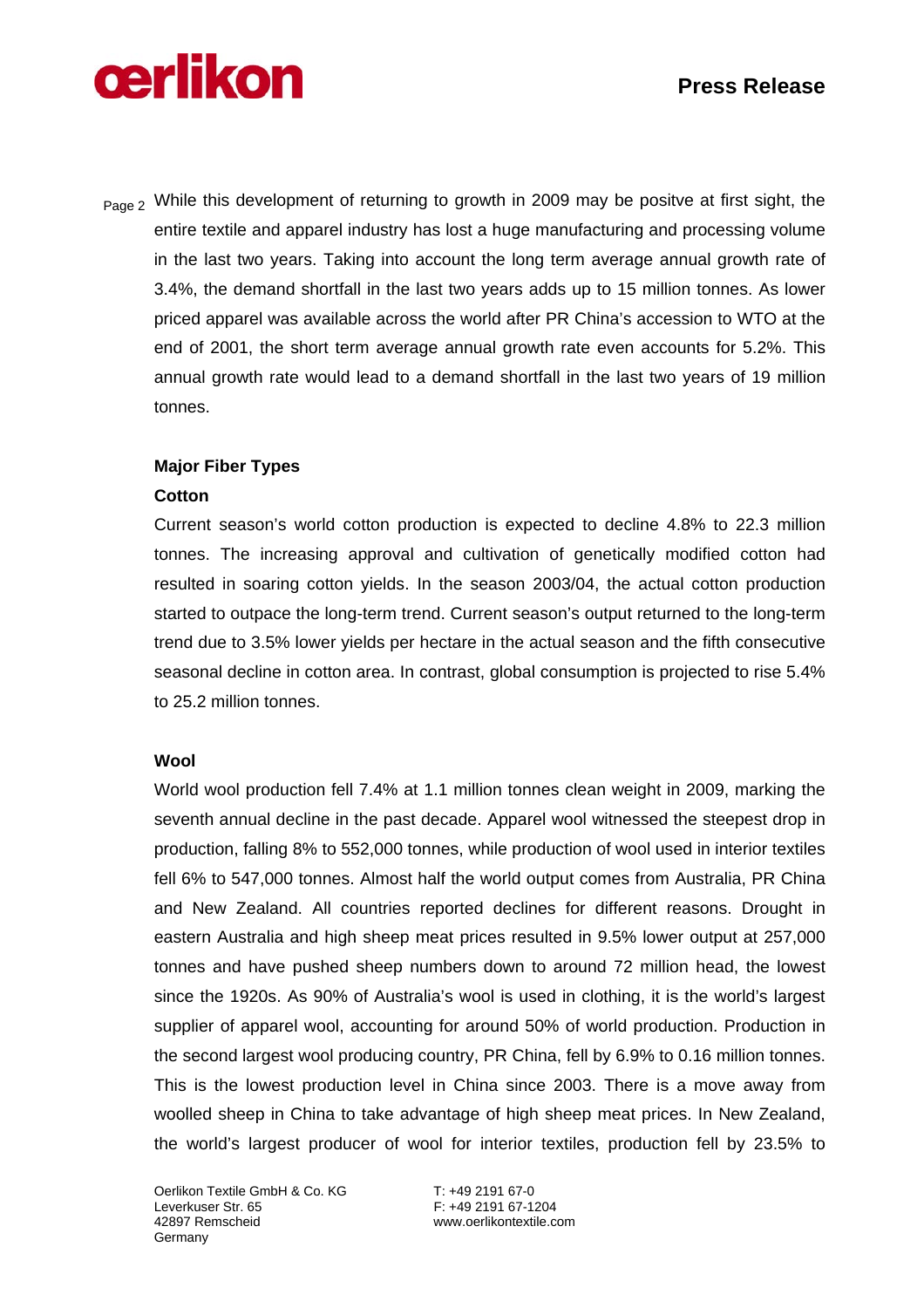# **cerlikon**

Page 3 119,000 tonnes clean. The main driver of this decline was the sell-off of sheep as farmers converted their properties to use for the dairy industry.

### **Cellulosic Fibers**

The cellulosic fiber market increased by 7.7% to 3.8 million tonnes, just marginally missing the pre-crisis' all-time high. The filament business continued its long-term decline due to lower output in Europe and the United States, declining by 5.4% to 351,000 tonnes. The production of viscose staple fibers soared 11.4% to 2.7 million tonnes thanks to growing demand in nonwovens, textile applications and flame retardant product despite an increasingly unfavourable price differential to polyester staple fiber. Viscose fibers strongly benefited from a shortage in cotton and an increasing requirement for comfort that cotton could not meet. Above-average consumption became apparent in PR China and India as a result of rising household incomes. Huge investments in this sector in PR China expected to come on-stream in 2010 may give cause for serious concern related to supply of raw material and search of new sales areas needed to operate these breathtaking investments at full capacity. Steady growth momentum was provided by the subsector of acetate tows, rising 2.3% to 759,000 tonnes. This sector's stimulation, highly correlated to the growth of cigarette consumption, may be surprising in the light of global efforts to restrict smoking. However, growth of the market is driven primarily by population increases and rising wealth in emerging markets. Additional dynamics may arise from substitution of unfiltered cigarettes and of polypropylene-based filters as well as a marked trend towards longer cigarette filters.

#### **Synthetic Fibers**

The development in the synthetic fiber segment showed a mixed performance. The total market was up 3.7% to 40.3 million tonnes. Polyester production increased by 5.3% and acrylics rose 4.4%. On the other hand, polypropylene decreased by 6.5% and polyamide was down 1.4%. The manmade fiber spinning business has further declined in developed countries, while Asia continued to gain market shares. The Asian manufacturing volume of more than 36 million tonnes corresponds to a global 83% market share. The Chinese industry succeeded in lifting output by 11.2% to 26.3 million tonnes.

Oerlikon Textile GmbH & Co. KG T: +49 2191 67-0 Leverkuser Str. 65 F: +49 2191 67-1204<br>42897 Remscheid Martin Marty Awww.oerlikontextile.com Germany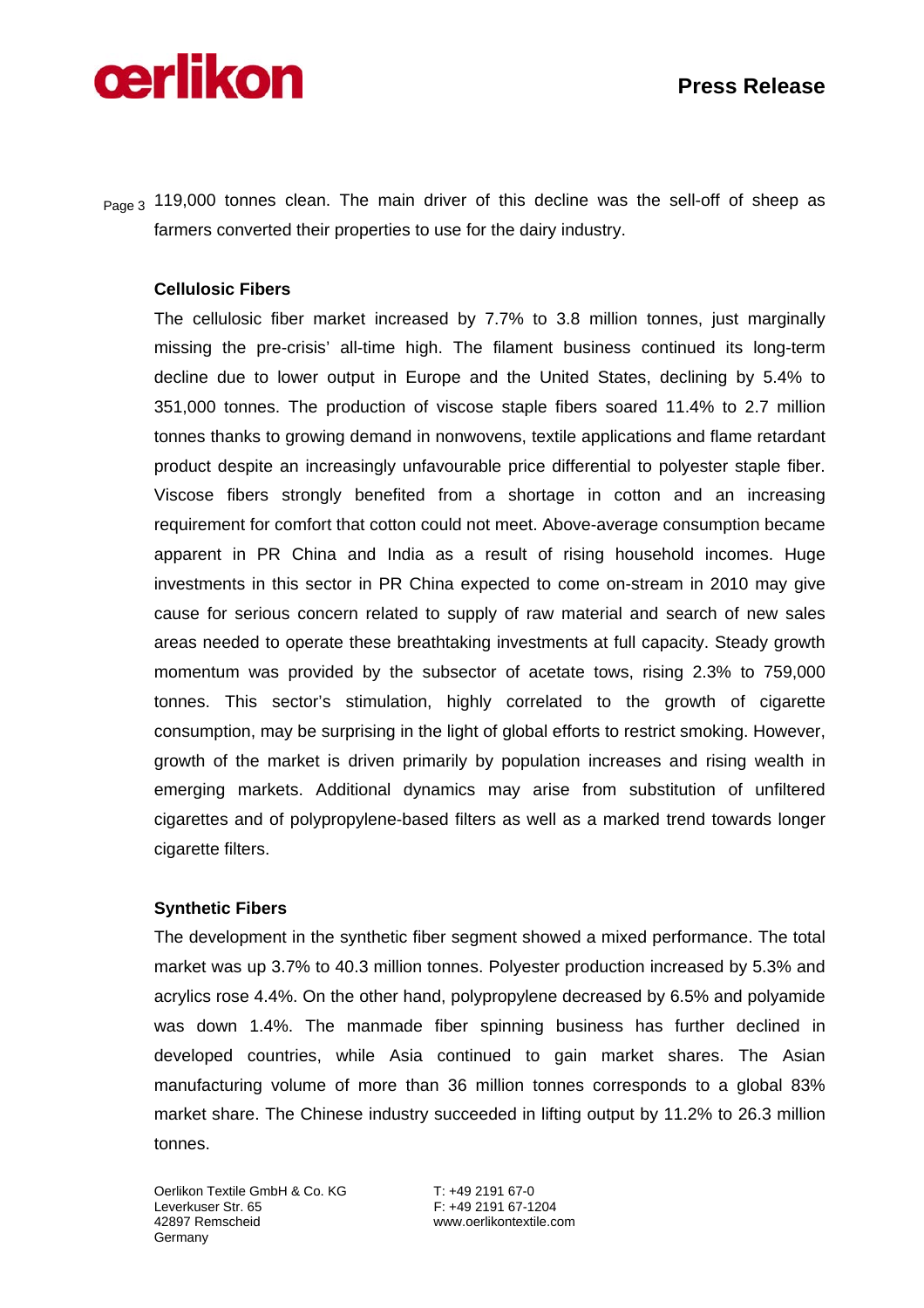



#### Page 4 **Manmade Fiber Output 2000 – 2009**

#### **Major Synthetic Fibers**

#### **Polyester**

The fundamental change of the polyester business has continued in favour of PR China, actually taking in a 69% share. The economic center of gravity will continue to be in PR China as several large-scale expansion projects in textile and industrial yarn markets will shortly come on-stream.



#### **Polyester Fibers Production**

Oerlikon Textile GmbH & Co. KG T: +49 2191 67-0 Leverkuser Str. 65 **F:** +49 2191 67-1204<br>42897 Remscheid **Firm and Street Street Western Automobile Germany**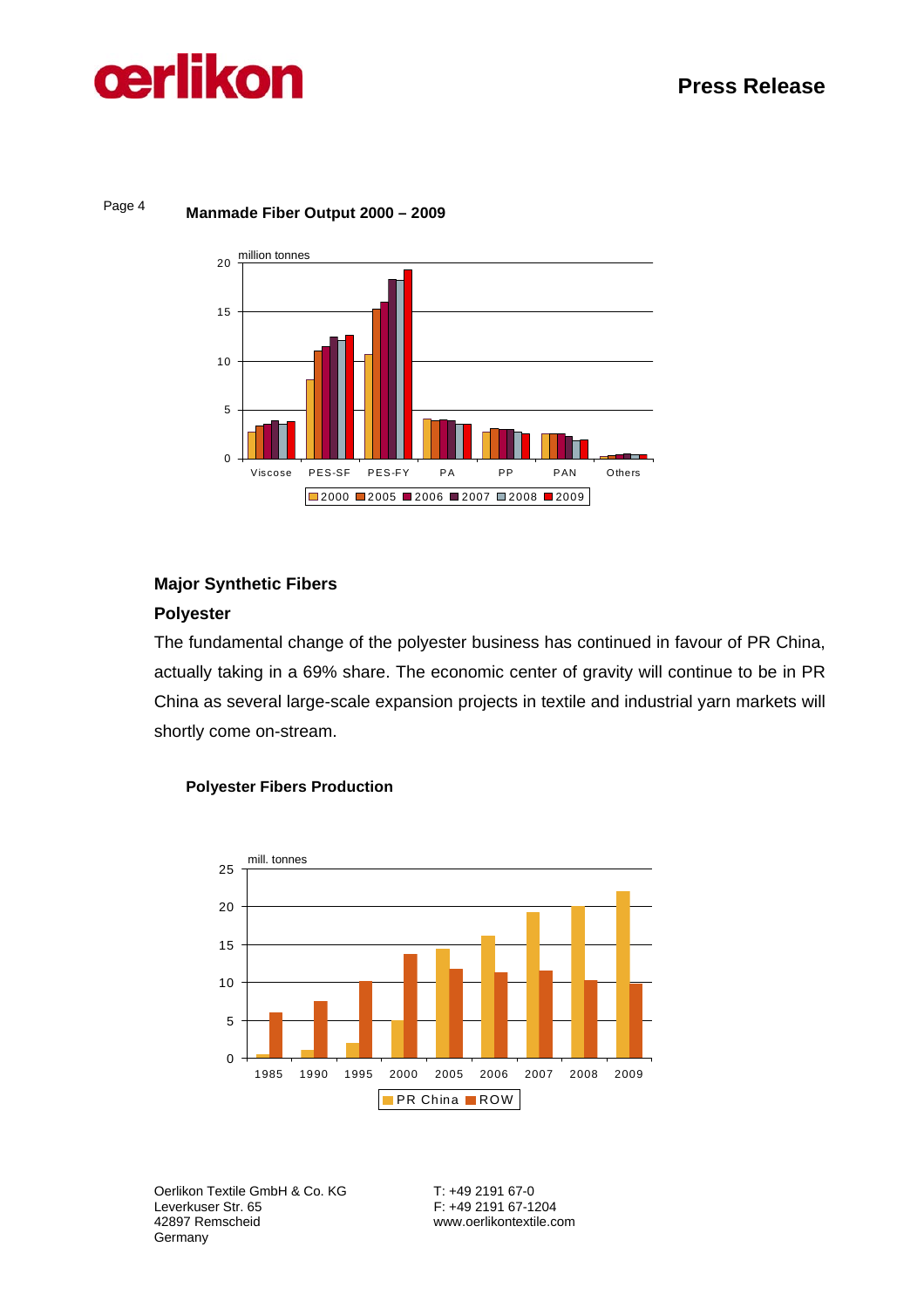## **Press Release**

# **cerlikon**

Page 5 The strong growth in the polyester textile yarn production of 6.7% to 18.2 million tonnes was driven by a small number of Asian countries while the western hemisphere reported heavy declines. This has lifted the Asian market share to nearly 97%. The textile powerhouse, PR China, as well as India, Malaysia and Vietnam succeeded in increasing output substantially. The textile filament markets in Greater Europe were characterized by sluggish demand, resulting in lower manufacturing activity and imports. The region's production volume fell 22% and the Americas suffered from a decline of 15% last year.

The industrial yarn business has suffered from the downturn in the automotive industry. The global output of polyester industrial yarn was down 6.1% to nearly 1.1 million tonnes. While production in Greater Europe dramatically fell by 44%, the Americas were down 19%. According to figures from the China Chemical Fiber Association, national output increased by 22% to 550,000 tonnes. Given reduced exports and almost unchanged imports, this calls for an amazing growth momentum in a year of great depression.

The staple business grew 4.4% to 12.6 million tonnes. The only growth region was Asia, now accounting for an 89% market share. Although the capacity growth in PR China has significantly slowed since 2005, excess supply still is an issue. While national output rose 9% to 7.9 million tonnes, the average utilization rate was just slightly above 70% last year. India, the second largest producer, increased volumes by 15% to around 860,000 tonnes – similar to the pre-crisis level. Taiwan and South Korea, in third and fourth position, both managed to lift output as well. Taiwan's production grew 13% to nearly 570,000 tonnes, equal to an average run rate of about 90%. The Korean output improved by 5% to 516,000 tonnes, resulting in a utilization rate of approximately 80%. The healthy operating rates in both industries are the outcome of a persistent adjustment to the changing market environment and further reductions in capacity are planned for the years to come. The other parts of the world all suffered from declining output. Production in Greater Europe went down by 14% to below 600,000 tonnes. While Turkey was stable, Western Europe decreased by 23% to 268,000 tonnes and CIS manufacturing activity collapsed by 18% to 82,000 tonnes. In the Americas, production declined by 15% to about 725,000 tonnes.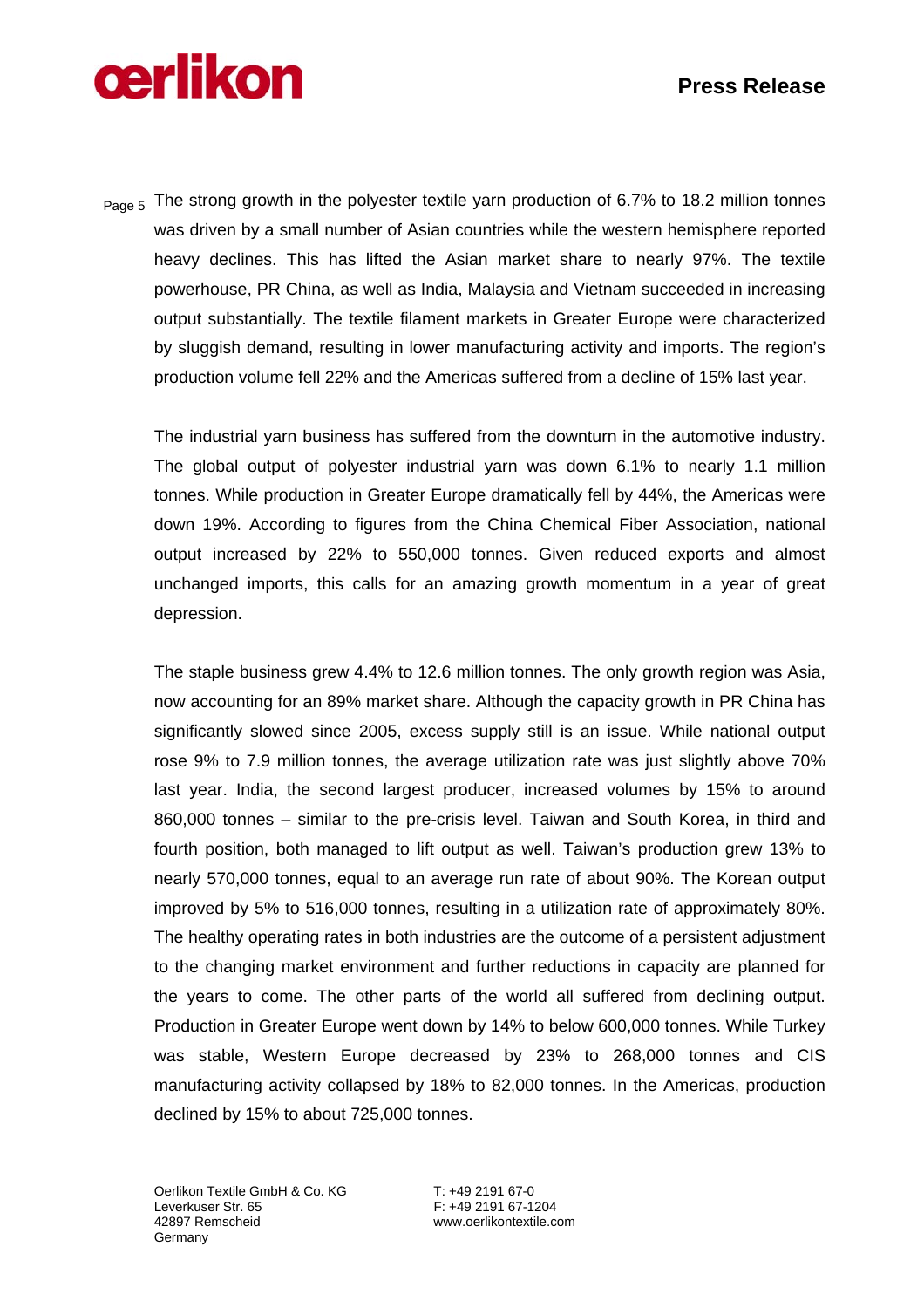

### Page 6 **Polyamide**

Polyamide fibers continued declining by 1.4% to 3.5 million tonnes in 2009. Continuously rising caprolactam prices, almost doubling until year-end, have resulted in increasing prices of the subsequent products. Furthermore, the depressed housing market in the United States and lower vehicle build rates have put additional strain on the industry. Despite increasing pressure from polyester, textile yarn was up by 8.3% at 1.6 million tonnes. All the other sectors suffered from decreasing activity with the industrial yarn business going down by 7.4% at 0.9 million tonnes, carpet yarn falling 8.0% to 0.7 million tonnes and staple fiber dropping by 15.7% to 214,000 tonnes.

#### **Polypropylene**

The world polypropylene market decreased by 6.5% to 2.6 million tonnes, suffering from a substantial increase in fiber grade prices from the second quarter and reduced consumer spending for home textiles. In the United States, slow demand for carpet yarn and increasing substitution by polyester have put additional pressure on the industry. While staple fiber applications increased by 3.5% to 1.1 million tonnes, output of filament yarns declined by 12.7% to 1.5 million tonnes.

#### **Acrylic**

The acrylic fibers market has seen its first growth after four years of contraction and losing a volume of around 825,000 tonnes from a record high at 2.7 million tonnes in 2004. In 2009, the global output rose 4.4% to 1.9 million tonnes. The recovery of operating rates started in Asia and reached Europe in the second quarter whereas the Americas did not witness any improvement. It was initially driven by stock rebuilding, seasonal improvement and the lowest price differential with polyester in six years.

#### **Global Yarn Production at almost 62 Million Tonnes**

The 2009 world output of yarns was up 4.0% to 61.8 million tonnes. The three yarn types differently benefited from the worldwide recovery in demand. Filament yarns increased 3.4% to 24.8 million tonnes, of which carpet yarns (excluding polyester carpet yarn) dropped 13.4% to 1.7 million tonnes, industrial yarns declined 6.9% to 2.4 million tonnes and textile filament yarns were up 6.4% at 20.7 million tonnes. Short staple yarn rose 5.1% to 32.9 million tonnes and long staple yarn remained at the low level of 4.1 million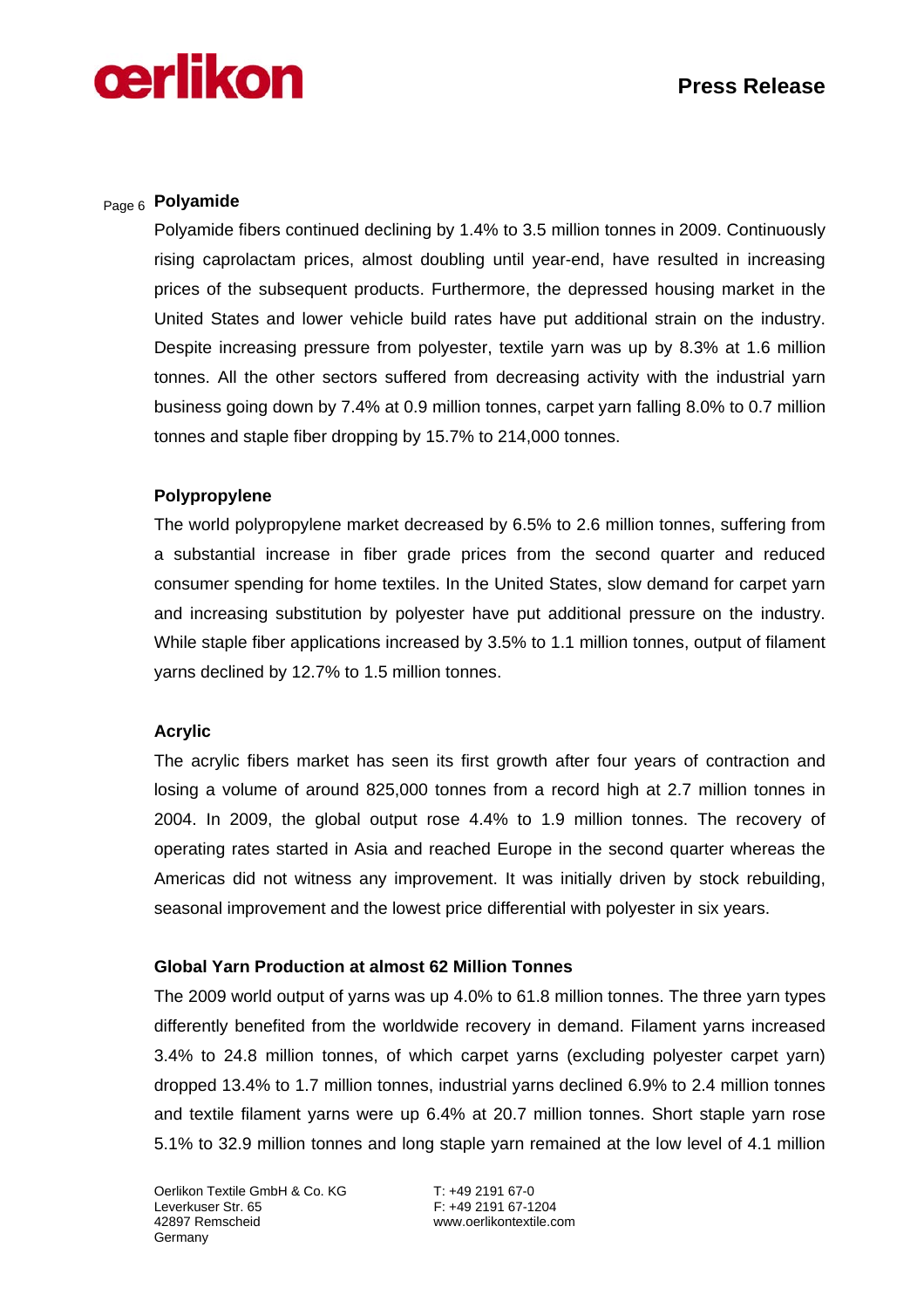

Page 7 tonnes. The world market of 61.8 million tonnes is being dominated by PR China. The Chinese output volume accounted for 39.7 million tonnes last year, equal to a market share of 64%. India has produced 5.7 million tonnes, occupying a 9% share. The United States managed to achieve a manufacturing volume of 1.9 million tonnes, followed by Taiwan with 1.5 million and South Korea with 1.1 million tonnes. The rest of the world contributed 19% to the global yarn production, corresponding to 11.9 million tonnes.



**Filament and Spun Yarn Output 2009 vs. 2008**

#### **Nonwovens Output At 7 Million Tonnes**

The nonwovens industry has delivered a mixed performance as some sectors like personal hygiene, including adult incontinence products, feminine hygiene products and baby diapers, and medical were not impacted by the economic slowdown. Other markets like automotive, construction and home textiles, however, suffered from the slump in economic activities. In total, last year's output of nonwovens and unspun end-uses has increased by 6.3% to 7.1 million tonnes after a slowdown in 2008. In developed countries, growth in population and disposable income will further lead to increased spending for consumer disposables. Further, an aging population will raise the demand for medical nonwovens and adult incontinence products. Demand for better quality disposable applications will mainly come from the growing middle classes in developing countries. The Chinese and Indian markets will continue to grow in urban areas whereas consumption in the rural areas will not increase as rapidly due to far lower income levels and for reasons of tradition. Demand for disposable products such as babies'diapers,